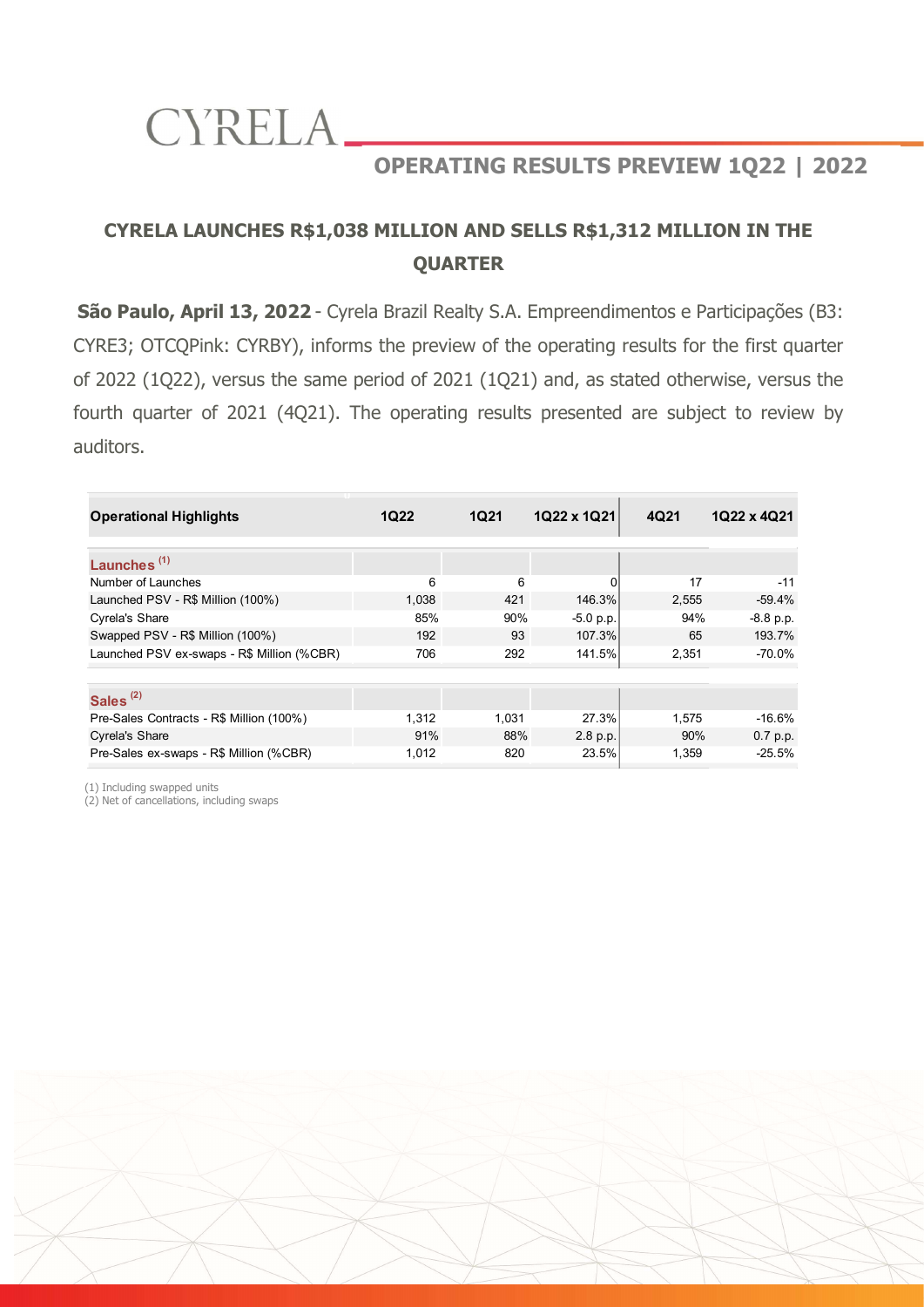CYRELA

#### OPERATING RESULTS PREVIEW 1Q22 | 2022

#### LAUNCHES

Cyrela launched 6 projects in the quarter, reaching a volume of R\$1,038 million, 146% higher than the presented in 1Q21 (R\$421 million) and 59% down from 4Q21 (R\$2,555 million). Swaps accounted R\$192 million in the launches of the quarter vs. R\$93 million in 1Q21 and R\$65 million in 4Q21. Cyrela's stake in 1Q22 launches reached 85%, lower than the stake presented in 1Q21 (90%) and 4Q21 (94%). Of the total PSV launched in 1Q22, 99% will be recognized through full consolidation and 1% through the equity method. **OPERATING RESULTS PREVIEW 1Q22 | 2022**<br>
1 the quarter, reaching a volume of R\$1,038 million, 146%<br>
1 (R\$421 million) and 59% down from 4Q21 (R\$2,555<br>
million in the launches of the quarter vs. R\$93 million in<br>
ela's stak



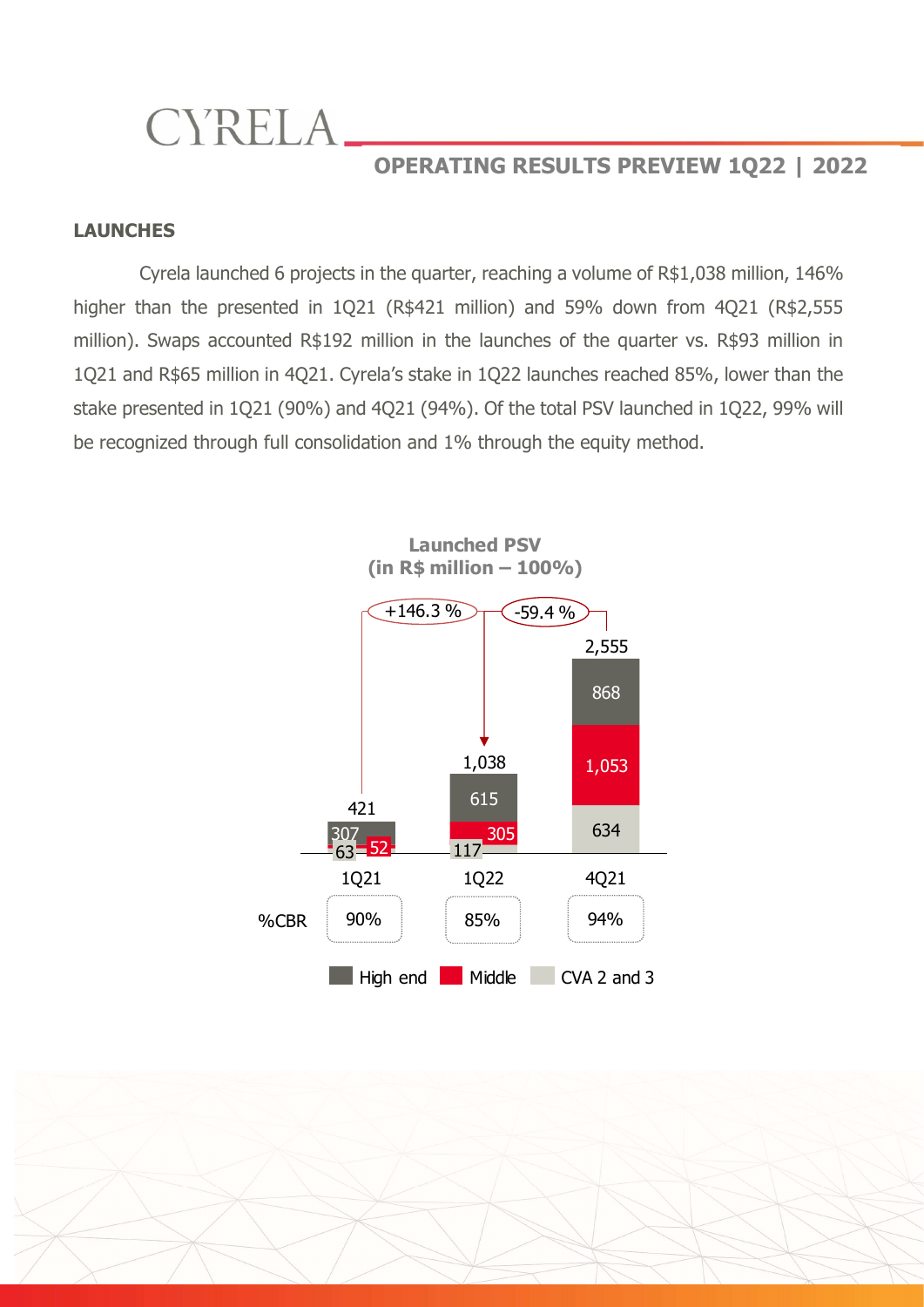Excluding swaps and considering only the %CBR, the volume launched in the 1Q22 was R\$706 million, 142% higher than the launches of the same quarter of the previous year (R\$292 million in 1Q21) and 70% down from 4Q21 (R\$2,351 million).



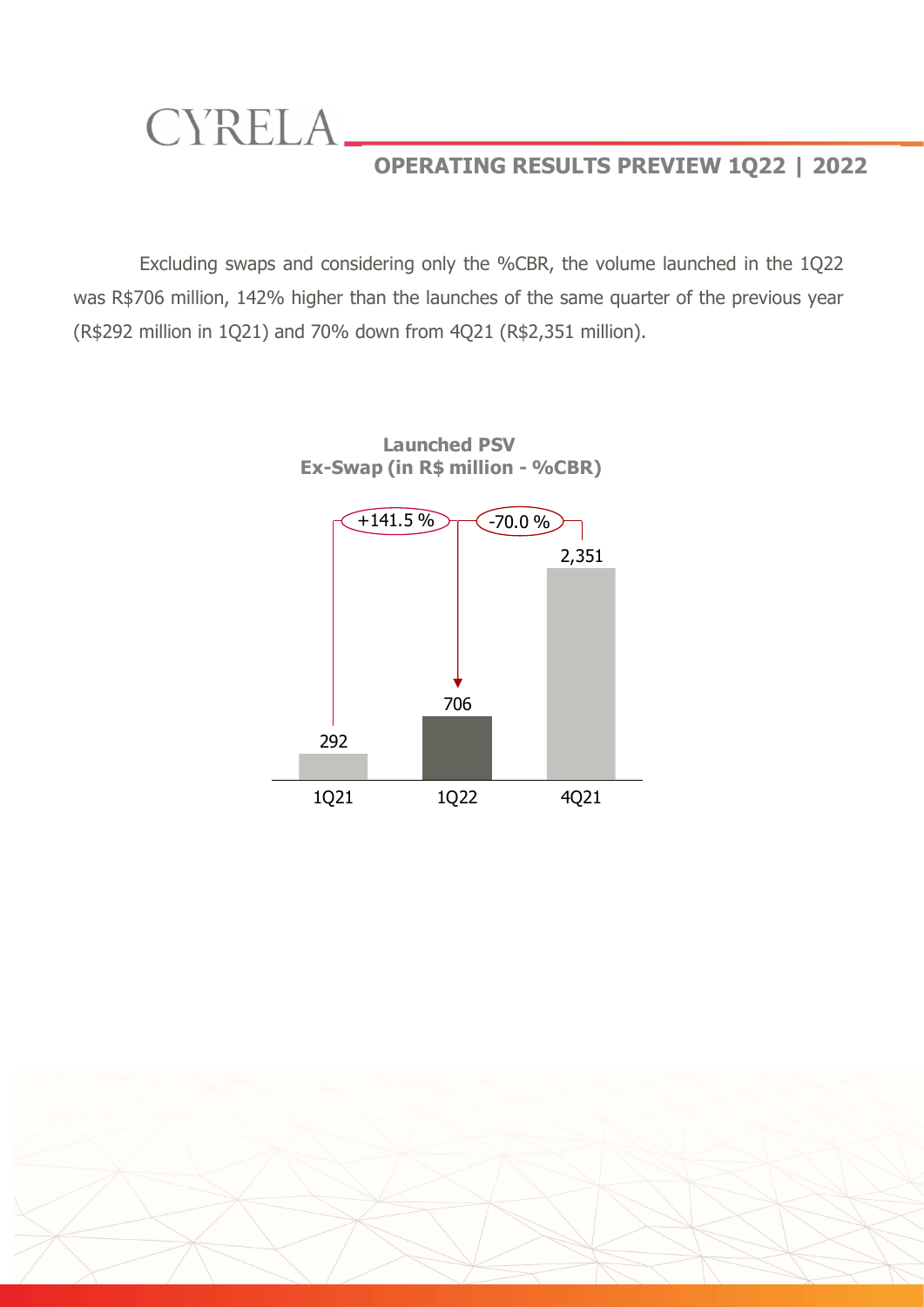CYRELA.

#### OPERATING RESULTS PREVIEW 1Q22 | 2022

#### PRE-SALES

Net pre-sales volume totaled R\$1,312 million in the quarter, 27% up from 1Q21 (R\$1,031 million) and 17% lower than the presented in 4Q21 (R\$1,575 million). Cyrela's stake in the volume sold in the quarter was 91%, up from 88% presented in the same quarter of 2021 and higher than the 4Q21 (90%). Of the total sales of the quarter, 96% will be recognized through full consolidation and 4% through the equity method. **EXATING RESULTS PREVIEW 1Q22 | 2022**<br>
1,312 million in the quarter, 27% up from 1Q21<br>
presented in 4Q21 (R\$1,575 million). Cyrela's stake<br>
6, up from 88% presented in the same quarter of<br>
the total sales of the quarter,



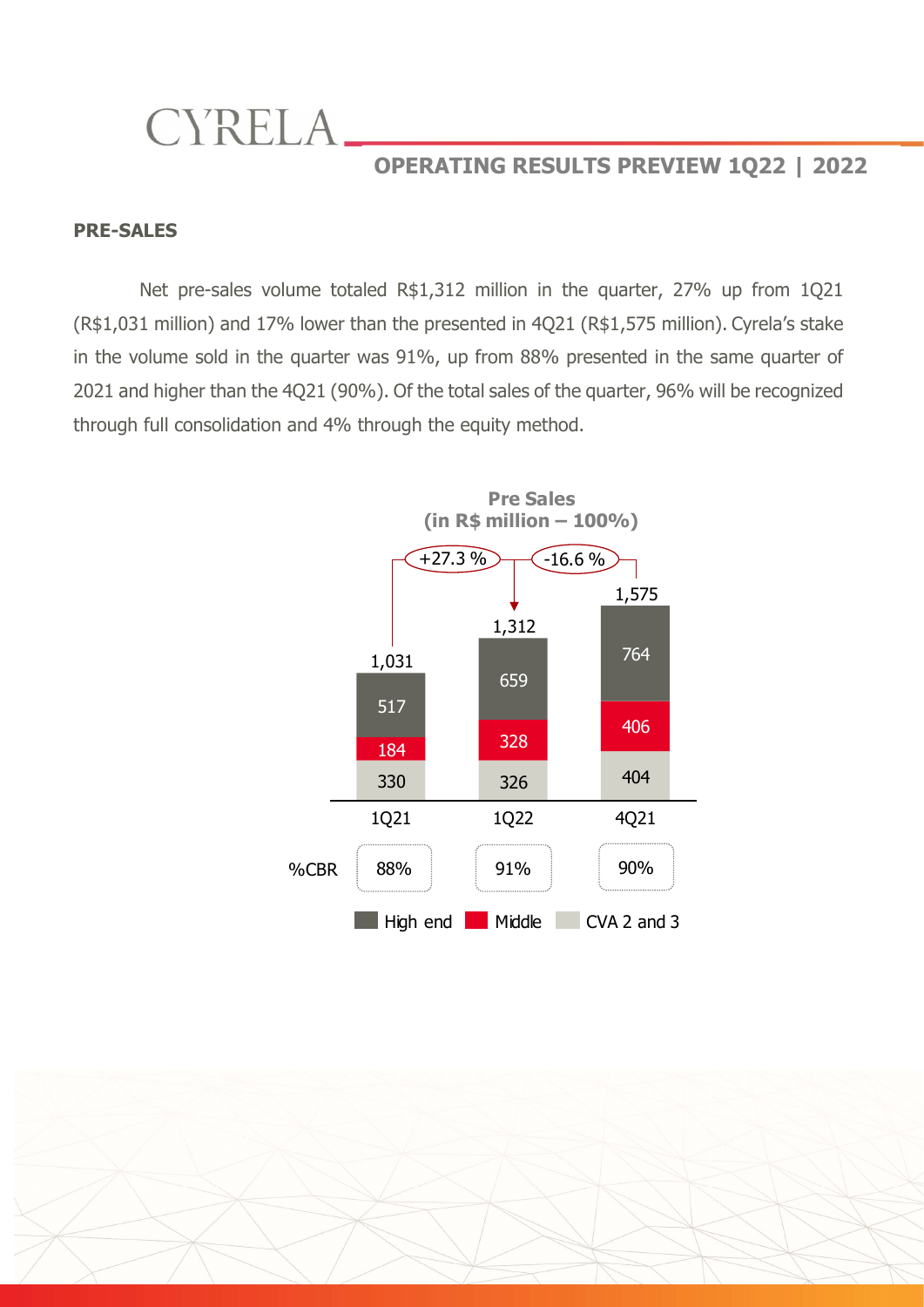In the quarter, R\$42 million of total net pre-sales refer to finished inventory sales (3%), R\$743 million refer to under construction inventory sales (57%) and R\$528 million refer to sales of launches (40%). The speed of sales of projects launched in 1Q22 reached 50.9%.

CYRELA.



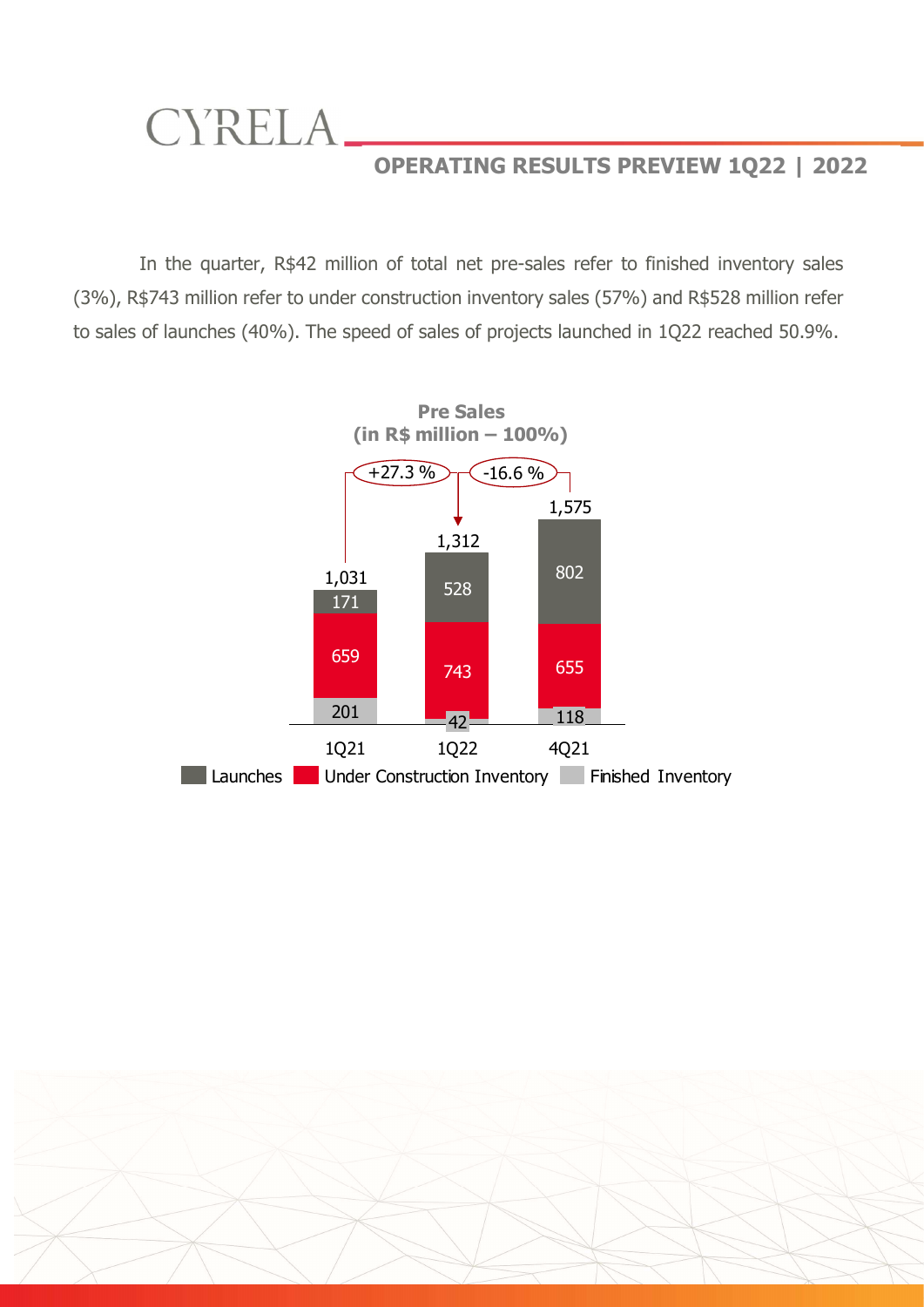

Excluding swaps and considering only %CBR, sales volume reached R\$1,012 million in 1Q22, 24% higher than the same period of 2021 (R\$820 million in 1Q21) and 26% down from 4Q21 (R\$1,359 million). **EXECUTE ASSESS ASSESS AND MANUTE PREVIEW 1Q22 | 2022**<br>
Considering only %CBR, sales volume reached R\$1,012 million in<br>
imme period of 2021 (R\$820 million in 1Q21) and 26% down from<br>
Sales<br>
Ex-Swap (in R\$ million – %CBR)<br>